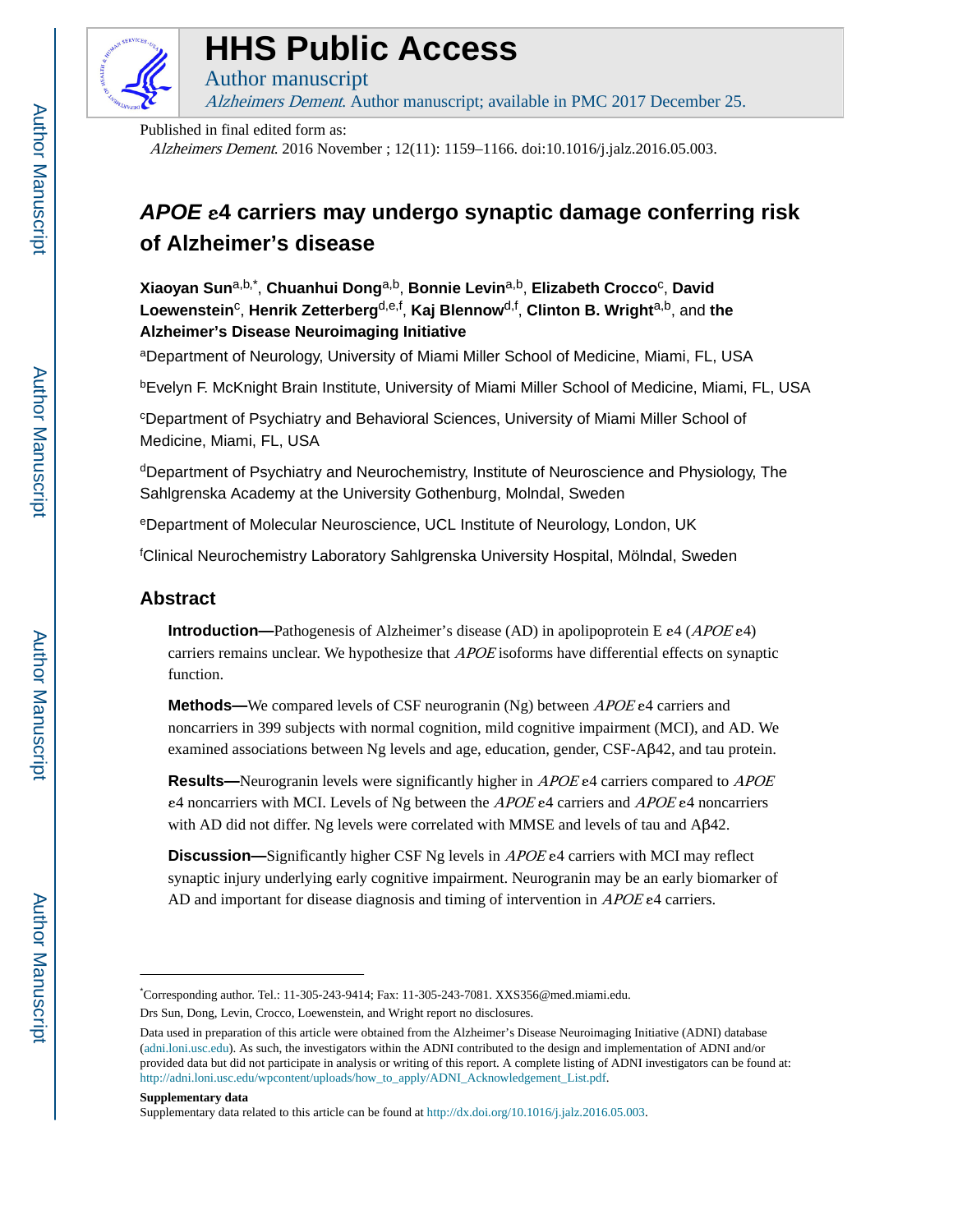# **Keywords**

Synaptic function; Neurogranin; APOE ε4; Alzheimer's disease; APOE; Mild cognitive impairment

# **1. Introduction**

Alzheimer's disease (AD) is the most common form of dementia. Pathologically, it is characterized by extracellular amyloid deposition and intracellular accumulation of hyperphosphorylated tau protein in a patient's brain. In late-onset AD, over half of all AD cases are associated with the APOE e4 genotype, highlighting the important role of APOE ε4 in AD pathogenesis [1].

APOE  $\varepsilon$ 4 carriers with AD or amnestic mild cognitive impairment (MCI) have lower  $\beta$ amyloid 42 (A $\beta$ 42), elevated total tau ( $t$ -tau), and phospho-tau ( $p$ -tau) in cerebrospinal fluid (CSF), compared to APOE ε4 noncarriers [2]. Structural magnetic resonance imaging (MRI) studies have shown that  $APOE$  e4 carriers with AD and MCI have greater medial temporal lobe atrophy, particularly in the hippocampal area, compared to APOE ε4 noncarriers [3]. The accumulated evidence strongly supports the hypothesis that the APOE e4 genotype exerts multiple effects on brain metabolism and structure.

Currently, the mechanism by which the  $APOEe4$  genotype contributes to the earlier onset and rapid progression of AD remains unclear. Although the APOE ε4 genotype affects amyloid metabolism, the association between amyloid deposition and cognitive impairment in AD is inconsistent. This suggests that other pathophysiological factors may be involved in cognitive decline seen among APOE ε4 carriers.

Synaptic dysfunction has been postulated as a central mechanism underlying cognitive impairment in AD [4]. Additionally, neuropathologic and biochemical studies demonstrate that postsynaptic components are damaged in AD [5]. The postsynaptic protein, drebrin, is remarkably reduced in the frontotemporal region of the AD brain, including in the hippocampus, compared to normal controls [6,7]. Neurogranin (Ng) is a postsynaptic protein which is highly expressed in hippocampus and involved in memory consolidation [8]. Kvartsberg's and Maartje's groups reported that Ng was markedly elevated in the CSF of patients with AD and MCI, indicating that Ng may be a biological marker reflecting synaptic integrity [9,10]. We thus hypothesized that  $APOE$  e4 has detrimental effects on synaptic function, leading to elevated central nervous system Ng levels, which may in turn contribute to cognitive impairment in those APOE ε4 carriers who develop MCI and AD.

To investigate the effect of  $APOE \ge 4$  on Ng, CSF Ng levels were examined in participants with normal cognition, MCI, and AD from the Alzheimer's Disease Neuroimaging Initiative (ADNI) dataset. We compared CSF Ng levels between APOE ε4 carriers and APOE ε4 noncarriers and examined the gene dose-effect of APOE ε4 on CSF Ng levels. We examined the correlation between Ng and mini-mental state examination (MMSE) score and levels of CSF Aβ42, *t*-tau protein, and  $p$ -tau protein. Finally, we analyzed the association of APOE e4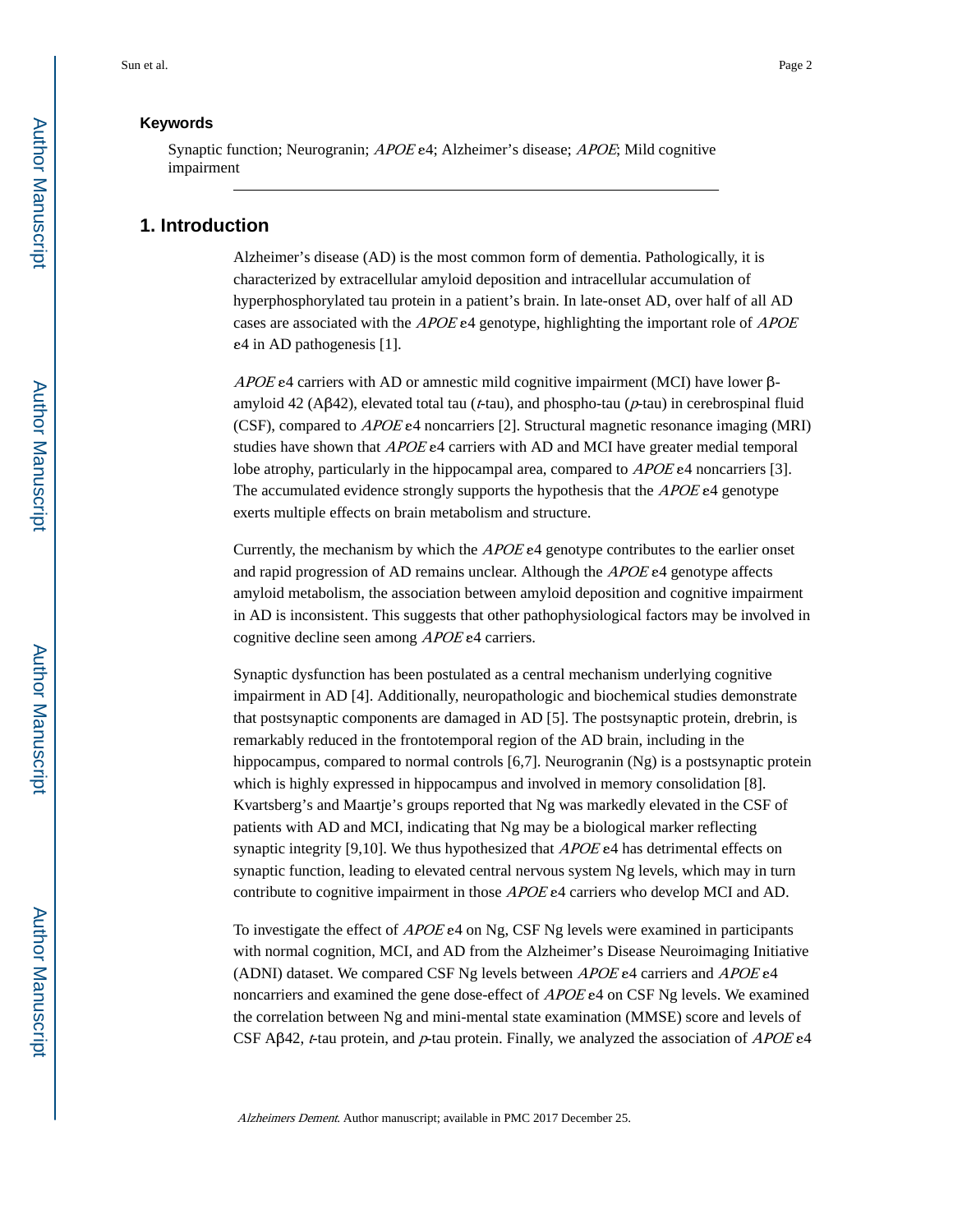with CSF Ng by controlling for age, education, gender, clinical diagnosis, and CSF levels of Aβ42, *t*-tau, and *-tau.* 

# **2. Materials and methods**

#### **2.1. ADNI study**

Data used in the preparation of this article were obtained from the Alzheimer's Disease Neuroimaging Initiative (ADNI) database. The ADNI was launched in 2003 as a publicprivate partnership, led by Principal Investigator Michael W. Weiner, MD. The primary goal has been to test whether serial MRI, positron emission tomography, other biological markers, and clinical and neuropsychological assessments can be combined to measure the progression of MCI and early AD. In our study, participants with an initial analysis of CSF Ng were included. Institutional review board approval was obtained at each ADNI site, and informed consent was obtained from each participant or authorized representative. Demographic information was extracted from the ADNI database. In this study, there were 111 participants with normal cognition, 193 participants with MCI, and 95 participants with AD.

#### **2.2. CSF analyses**

**2.2.1. Quantification of Ng in CSF—The levels of CSF neurogranin (Ng) were** determined at the Clinical Neurochemistry Laboratory, University of Gothenburg, Sweden, and are available in the ADNI database. A validation study of the Ng assay was performed [9]. CSF Ng levels of the ADNI samples were measured in duplicate. CSF Ng was analyzed by electrochemiluminescence technology (Meso Scale Discovery, Gaithersburg, Maryland, USA) using Ng 7, a monoclonal antibody specific for Ng as a coating antibody, and polyclonal Ng anti-rabbit (ab 23,570, Upstate) as a detector antibody [9]. Values are given in pg/mL.

**2.2.2. Quantification of CSF Aβ42, t-tau, and p-tau—The CSF levels of Aβ42,** *t***-tau,** and p-tau were analysed by Leslie M. Shaw and John Q. Trojanowski's group, Department of Pathology & Laboratory Medicine and Center for Neurodegenerative Diseases Research, Perelman School of Medicine, University of Pennsylvania. The xMAP Luminex platform and Innogenetics/Fujirebio Alz-Bio3 immunoassay kits were used [11]. Linear regression analyses were performed for  $\mathbf{A}\beta$ 1–42 and t-tau to compare the CSF concentration results obtained. Values are given as pg/mL for both tau and Aβ42.

# **2.3. APOE allele genotyping**

 $APOE$  (gene map locus 19q13.2) genotypes of the study subjects were obtained from the ADNI database ([adni.loni.usc.edu\)](http://adni.loni.usc.edu).

#### **2.4. Statistical analysis**

The F-test was used to examine the differences in continuous variables, and the  $\chi^2$  test was used to compare the frequencies of categorical variables among the control, MCI, and AD groups. For multiple comparisons of means, statistically significant results for individual variables were followed by post hoc pairwise comparisons with the Tukey's HSD (honest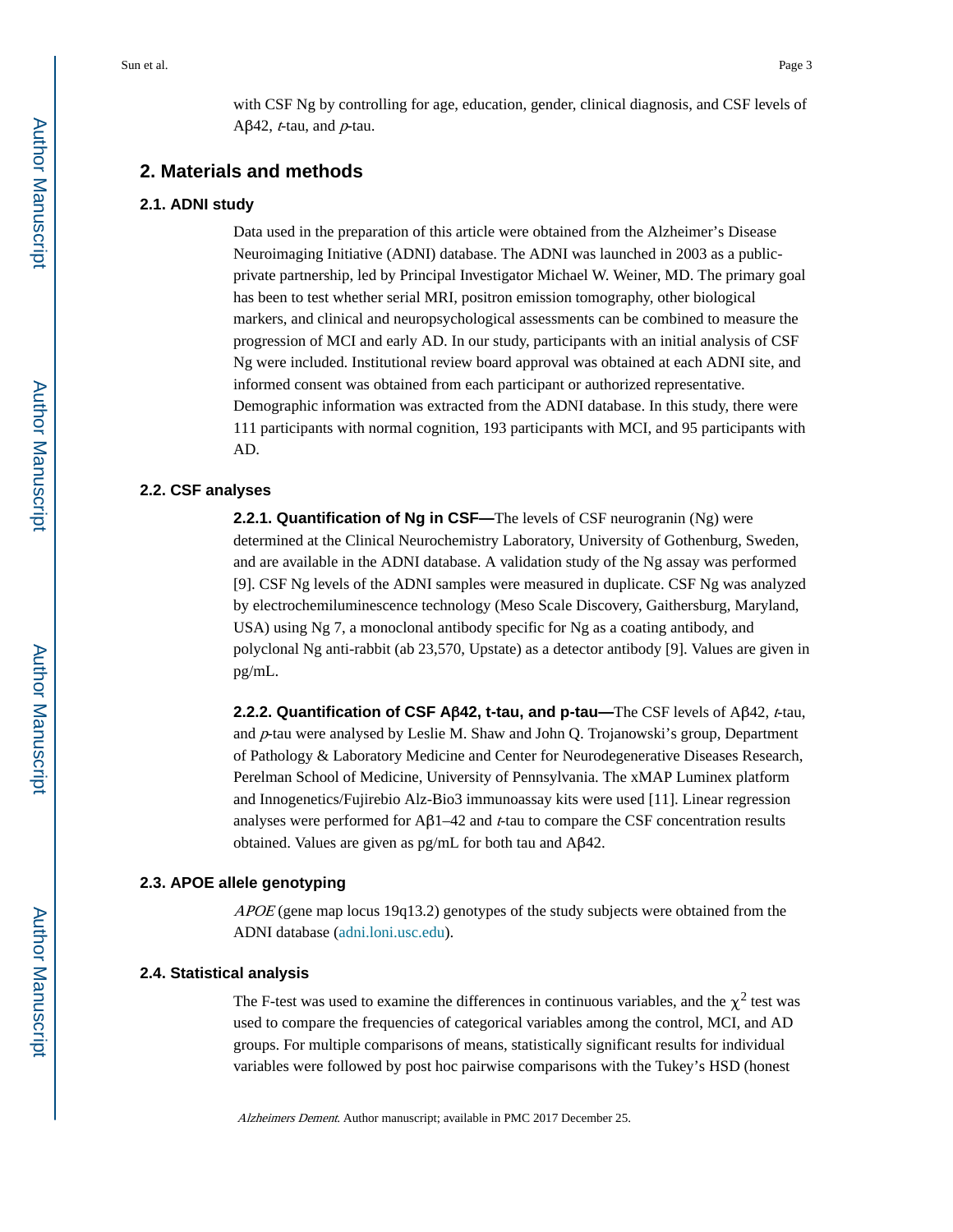significant difference) test and the Tukey-Kramer adjustment (unequal group sizes) [12]. The Pearson correlation test was used to analyze the correlation between CSF Ng and other variables. To examine the potential association between the APOE ε4 genotype and CSF Ng levels, several general linear regression models were constructed: model 1 was unadjusted; model 2 was adjusted for age, sex, and education attainment; model 3 was additionally adjusted for diagnostic status; and model 4 was additionally adjusted for tau and Aβ42 levels. All data analyses were performed with SAS statistical software version 9.3 package for Windows (SAS Institute, Cary, NC) [13]. The level of statistical significance was set at <sup>P</sup>  $<$  0.05. In Table 1, values are expressed as mean  $\pm$  standard deviation. In Fig. 1, the error bars represent standard deviation. In Fig. 2, the error bars represent 95% confidence intervals adjusted by age, education, and gender.

# **3. Results**

#### **3.1. Demographic information on study subjects**

Table 1 depicts the demographic information: 111 subjects with normal cognition, 193 subjects with MCI, and 95 subjects with AD. There were no significant differences in age and education across the three groups. As expected, there was a significant difference in MMSE scores across the three groups  $(P < .001)$ . The mean MMSE score in the patients with AD was  $24 \pm 2$  (mean  $\pm$  SD), consistent with mild AD dementia (Table 1). In addition, the global clinical dementia rating scores (CDR) among the three groups were compared. There were significant differences in global CDR scores across the three groups  $(P < 0.001)$ . In agreement with the previous findings, >50% of the subjects with MCI and AD were APOE  $\varepsilon$ 4 carriers [14]. There were significant differences in CSF Aβ42, t-tau, and  $p$ -tau across the three groups. Consistent with previous findings, the subjects with AD had the lowest CSF Aβ42 and the highest CSF *t*-tau and *p*-tau protein [15]. The demographic information on the subjects by gender is reported in the Supplementary data.

#### **3.2. Significantly greater levels of CSF Ng in the APOE** ε**4 carriers**

To study Ng in AD, CSF Ng levels were analyzed among the three groups: control, MCI, and AD. As shown in Fig. 1, the results showed that CSF Ng levels were significantly higher in the subjects with AD, followed by MCI, then normal controls (control vs. MCI,  $P < .001$ ; controls vs. AD,  $P < .0001$ ). The Y-axis of Fig. 1 expresses the mean of CSF Ng levels with their standard deviations.

To examine the association of the APOE ε4 genotype with CSF Ng, CSF Ng levels were compared between the APOE  $\varepsilon$ 4 carriers and APOE  $\varepsilon$ 4 noncarriers in the three groups. In the normal control group, the  $APOEe4$  carriers had a tendency to have higher CSF Ng compared to  $APOE$  e4 noncarriers, although there was no statistical significance ( $P = .06$ ; Fig. 2A). In the MCI group, the APOE ε4 carriers had significantly higher levels of CSF Ng compared to  $APOE$  e4 noncarriers (P=.001). In the AD group, there was no statistical difference in CSF Ng levels between the APOE  $e^4$  carriers and APOE  $e^4$  noncarriers (P = . 57). The Y-axis of Fig. 2A expresses the mean CSF Ng levels adjusted by age, education, and gender with 95% confidence intervals.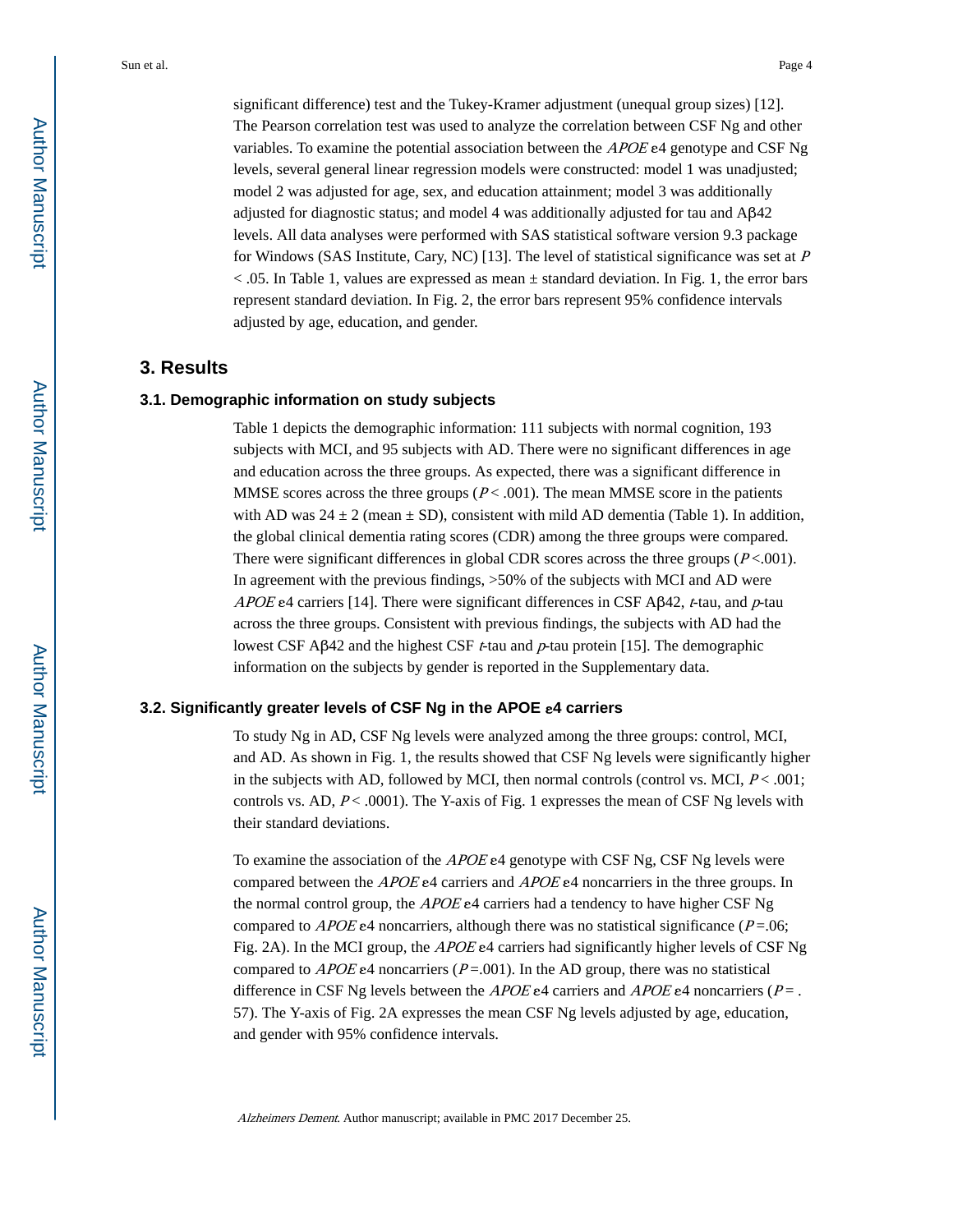To confirm the effect of APOE ε4 on CSF Ng, the gene dose-effect of APOE ε4 on CSF Ng was analyzed. Across the entire sample, the CSF Ng levels were increased in a gene dosedependent manner (heterozygous  $APOE \epsilon 4$  vs. homozygous  $APOE \epsilon 4$ ). This result confirmed that APOE ε4 is directly associated with CSF Ng levels (Fig. 2B). The Y-axis of Fig. 2B expresses the mean of CSF Ng levels with 95% confidence intervals.

We further explored the *APOE*-by-sex interaction on CSF Ng levels with a general linear model. Across the entire sample, the *APOE*-by-sex interaction on Ng levels was significant after adjusting for education, age, and diagnosis ( $P = .007$ ). Female *APOE* e4 carriers had significantly higher levels of CSF Ng compared to female noncarriers, whereas male carriers showed modestly higher levels of CSF Ng compared to male noncarriers (difference between means, 218; 2 in females,  $P < .001$ ; 35.9 in males,  $P = .401$ ).

#### **3.3. Correlation of Ng with MMSE score, A**β**42, t-tau, and p-tau**

To understand the mechanism underlying elevated Ng levels in APOE ε4 carriers, the correlations between CSF Ng and different variables were analyzed in this cohort using Pearson correlation test (Table 2). An inverse correlation between CSF Ng and MMSE scores was found ( $r = -0.16$ ,  $P = .001$ ). In addition, an inverse relationship between CSF Ng and Aβ42 levels was observed ( $r = -0.34$ ,  $P < .0001$ ). We further analyzed the relationship between Ng and tau protein. Strong positive correlations between Ng and  $t$ -tau protein, and also  $p$ -tau protein were observed (r = 0.71,  $P < .0001$ ; r = 0.67,  $P < .0001$ , respectively).

#### **3.4. Association of Ng with APOE** ε**4**

To explore the relationship between APOE ε4 and CSF Ng, the potential association of CSF Ng with APOE genotype was analyzed using a general linear regression model, both with and without adjustment of other factors (Table 3). CSF Ng was significantly associated with APOE ε4 (standardized  $\beta = 0.22$  (0.05); P < .0001) without controlling for other factors (model 1). A significant association of CSF Ng with APOE ε4 was found after adjusting for age, education, and gender ( $\beta = 0.21$  (0.05); P < .0001; model 2). We further confirmed that Ng is significantly associated with  $APOE$  e4 after adjusting for age, education, gender, and diagnosis ( $\beta = 0.15$  (0.05); P=.0029; model 3). Finally, we examined the potential association of Ng with two typically assessed biomarkers of AD: CSF Aβ42 and tau. We found that the association of CSF Ng with APOE ε4 was no longer present after controlling for CSF amyloid and tau protein (β = 0.01 (0.04);  $P = .84$ ; model 4).

# **4. Discussion**

In this study, CSF neurogranin (Ng) levels were significantly greater in  $APOE$  e4 carriers compared to APOE ε4 noncarriers with MCI. Comparison of CSF Ng levels in APOE ε4 carriers versus  $APOE$  e4 noncarriers with normal cognition showed a similar trend. CSF Ng levels were increased in an APOE ε4 gene dose-dependent manner. In contrast, there was no difference in CSF Ng levels between APOE ε4 carriers and noncarriers with AD. CSF Ng levels were correlated with MMSE score, CSF  $t$ -tau,  $p$ -tau, and A $\beta$ 42 levels. CSF Ng levels were significantly associated with APOE  $\epsilon$ 4 independent of age, education, and gender.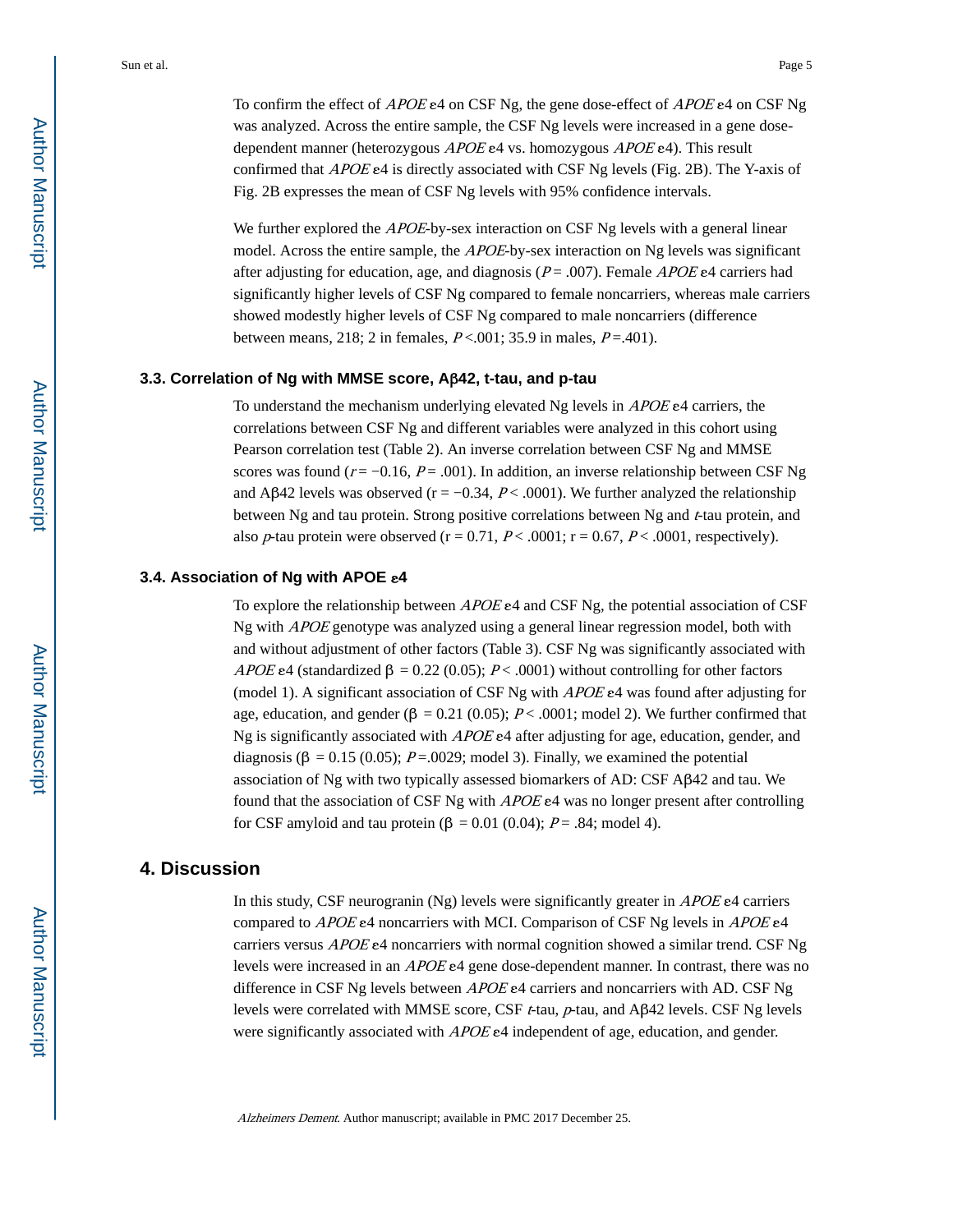Although *APOE* e4 has been reported as a strong risk factor for AD for decades, the mechanism underlying the pathogenesis of AD in APOE e4 carriers remains unclear. Our findings provide evidence that  $APOE$  e4 carriers may undergo synaptic damage to confer risk of AD. To our knowledge, this is the first report of significantly increased CSF Ng in APOE ε4 carriers compared to noncarriers with MCI. Higher CSF Ng levels were also observed among control  $APOE$  e4 carriers compared to noncarriers, although there was no statistical significance between the two groups. Given the modest number of cognitively normal participants who were APOE ε4-positive, a larger number may have yielded statistically significant findings. Regarding the subjects with AD, there was no significant difference in CSF Ng levels between APOE ε4 carriers and noncarriers. Collectively, these

early event in the pathogenesis of AD. This finding is consistent with previous studies, which showed that high CSF Ng levels in subjects with MCI-predicted progression to dementia [9,10].

data suggest that significantly increased CSF Ng in *APOE* e4 carriers with MCI reflects an

In this study, the effect of  $APOE \neq 4$  on Ng was shown to be gene dose-dependent. This result is congruent with the previous findings of Reiman et al., who reported that APOE ε4 gene dose was correlated with lower regional cerebral metabolic rate of glucose [16].

With regard to gender, we observed that the APOE ε4 effect on CSF Ng levels was significantly stronger in females than males. This result is consistent with Sampedro's findings that cerebral hypometabolism and atrophy were greater in female *APOE* e4 carriers than male carriers [17]. These data suggest that increased CSF Ng levels, together with other reported metabolic and structural alterations in female APOE ε4 carriers, may contribute to a higher risk of AD in women [14,18,19].

Regarding the biology of Ng, it is localized in neuronal cell bodies and dendrites of cerebral cortex, and hippocampus [20]. Ng is implicated in long-term potentiation and visual-spatial learning [21,22]. Davidsson and Blennow found that the expression of Ng was reduced in AD brains [23]. In AD neocortical tissue, Ng mRNA translocation to dendrites was reduced, whereas in frontotemporal dementia, Ng mRNA translocation to dendrites was preserved [24,25]. Taken together, these findings suggest that Ng may play an integral role in the cascade of neural events leading to AD. Regarding the nature of CSF Ng, Kvartsberg's group reported that CSF Ng was the C-terminally truncated species [9]. It is speculated that enzymatic activities may generate C-terminal fragments. It is possible that multiple synaptic injuries may upregulate enzymatic activities to generate C-terminal fragments of Ng, which are released into the lymphatic system in close proximity to the synaptically injured dendritic trees of injured cells. Another explanation is that dying neurons may contribute to the elevated Ng level in APOE carriers with MCI.

Regarding APOE genotype and synaptic function, animal studies have shown that APOE isoforms encoded by different APOE alleles differentially regulate synaptic plasticity and repair [3]. White et al. demonstrated that after entorhinal cortex lesioning, compensatory sprouting in association with synaptophysin and GAP-43 was impaired in transgenic mice expressing human *APOE*4 compared with *APOE3* transgenic mice [26]. Their results are consistent with the association of impaired synaptic plasticity with APOE ε4 genotype.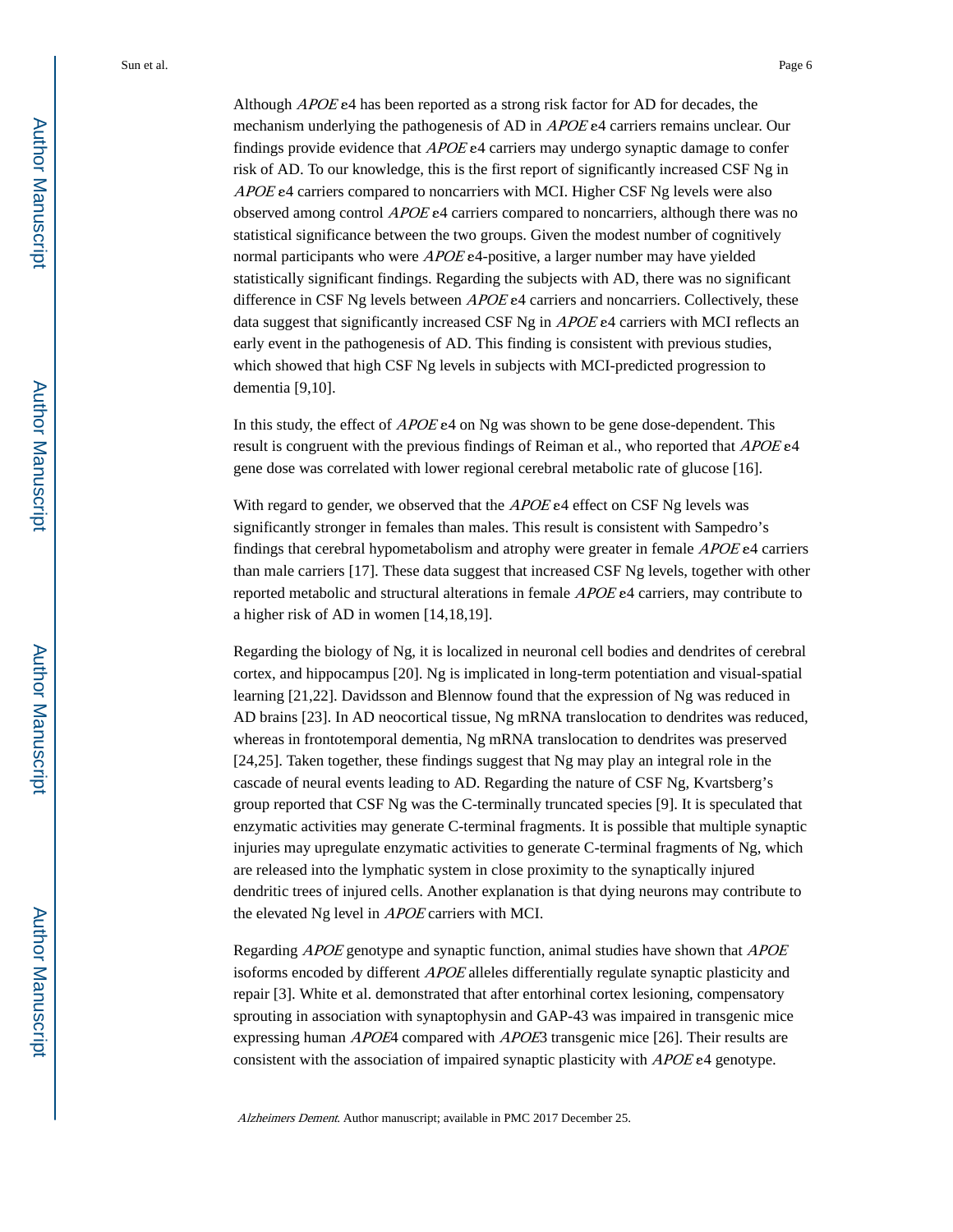APOE ε4-targeted replacement mice showed reduced excitatory synaptic transmission and dendritic arborization, compared to  $APOE$  e3-targeted replacement mice [27]. This finding indicates that  $APOE$  genotype may modulate postsynaptic function. Although mounting evidence shows an association of *APOE* genotype with synaptic function in animal models, the data regarding the *APOE* effect on synaptic function in human are limited. Our study provides in vivo evidence that the APOE isoforms may differentially regulate synaptic function in patients.

Although the correlations presented above do not imply any type of causation, a number of new investigative directions are suggested. In our study, the strongest correlation was found between Ng and tau protein. Yet, the pathway between synaptic injury and diffuse neuronal degeneration in AD remains to be determined, as tau pathology is well known to contribute to synapse degeneration and resulting dementia [28,29]. Although tau protein is considered to be primarily an axonal protein, recent studies show that tau is present in postsynaptic terminals of nondemented patients and AD patients, as well as in the somatodendritic compartment of cultured primary hippocampal neurons which were treated by Aβ oligomers [30,31]. Increased tau in CSF may be attributed to either a presynaptic-postsynaptic dysfunction of significant magnitude to be detectable, or that there is a primary postsynaptic injury. Aberrant function of tau and Ng protein mediated by APOE ε4 may represent a critical event in the pathogenesis of AD.

In this study, we note a second correlation between CSF Ng and  $\Delta \beta$ 42. This observation warrants further investigation to determine the extent to which amyloid pathology is associated with synaptic injury in  $APOEe4$  carriers. Emerging evidence suggests that  $\mathsf{AB}$ induced synaptic dysfunction is dependent on the elevation of cytoplasmic  $Ca^{2+}$  and Nmethyl-D-aspartate (NMDA) receptor-mediated activity, and this process results in dendritic spine loss [32–34]. A recent study showed that Ng rescues Aβ-mediated depression in synaptic transmission in organotypic hippocampal slices [35]. Because Ng is localized in dendritic spines and involved in calcium-mediated NMDA receptor activity, the association of Ng with amyloid-induced pathology should be further investigated. Another possible explanation is that a correlation between CSF Ng and Aβ42 merely reflects the association of Aβ42 and tau. Indeed, when we controlled for CSF tau levels, the association between amyloid and Ng was no longer present. Of note, Kvartsberg et al. did not find a relationship between Aβ42 and Ng [9]. This discrepancy might be attributable to differences in the level of cognitive impairment as measured by MMSE between the two populations. Another interpretation of the lack of reproducibility compared to the referenced study may be due to the sample processing methodology and variability of polyclonal antibodies among lots used in the assay.

In summary, we found that CSF Ng levels were significantly elevated in *APOE* e4 carriers with MCI compared to noncarriers. This finding indicates that postsynaptic injury may be an early pathologic event in APOE ε4 carriers who develop AD. CSF Ng levels were correlated with MMSE score, CSF tau, and Aβ42 levels. CSF Ng levels were likely associated with  $APOE$  ε4 and clinical diagnosis and independent of age, gender, and education. An association of Ng with APOE ε4 was not found after adjusting for CSF amyloid and tau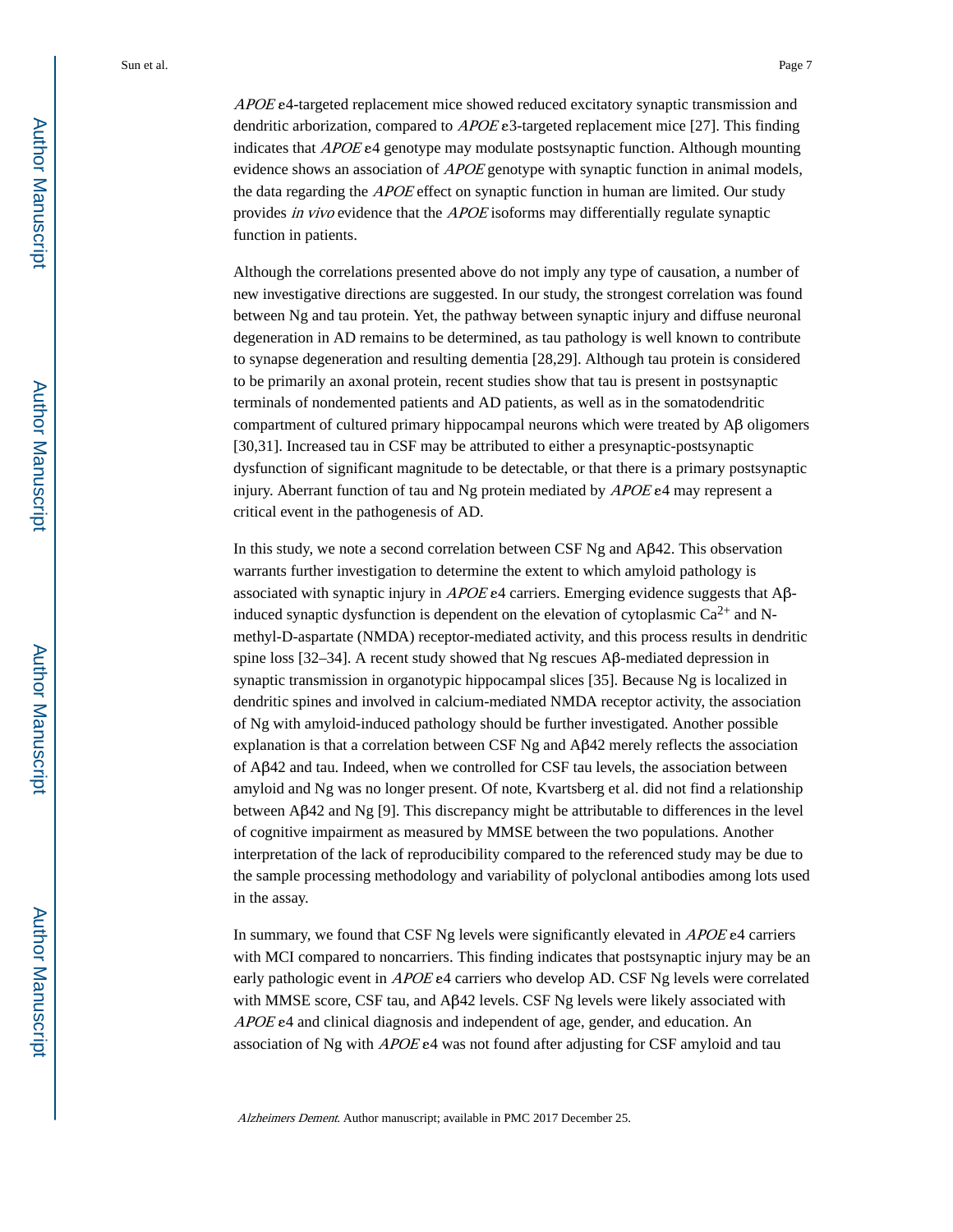protein. We believe that the interaction among Ng, tau protein, and  $\Delta \beta$ 42 may contribute to an important mechanism underlying synaptic damage in APOE ε4 carriers who develop AD.

Our study has limitations: (1) The cross-sectional design used in our study does not permit us to address the sequence of the events that may lead to cognitive impairment as a result of elevated Ng, decreased Aβ42, and increased tau protein in CSF. A longitudinal study, with multiple repeated measures, to monitor the levels of CSF Ng, Aβ42, and tau protein in  $APOE$  e4 carriers is needed to provide such information pertaining to possible mechanisms underlying synaptic damage in the  $APOEe4$  carriers who develop AD. (2) Because the ADNI cohort is a selected convenience sample of volunteers, sample selection bias should be taken into consideration for interpretating the data. (3) Our study finding is based on ADNI samples. The result needs to be confirmed in other samples, ideally in a longitudinal population. (4) With a cross-sectional design, correlation and association analyses are performed. There may be other unknown additional mediating factors underlying observed correlations between Ng and other variables. Our finding is interesting, in that it demonstrates a key pathway which presages further in-depth investigation of in vivo synaptic function in AD.

# **Supplementary Material**

Refer to Web version on PubMed Central for supplementary material.

# **Acknowledgments**

Data collection and sharing for this project was funded by the Alzheimer's Disease Neuroimaging Initiative (ADNI) (National Institutes of Health Grant U01 AG024904) and DOD ADNI (Department of Defense award number W81XWH-12-2-0012). ADNI is funded by the National Institute on Aging, the National Institute of Biomedical Imaging and Bioengineering, and through generous contributions from the following: AbbVie, Alzheimer's Association; Alzheimer's Drug Discovery Foundation; Araclon Biotech; BioClinica, Inc.; Biogen; Bristol-Myers Squibb Company; CereSpir, Inc.; Eisai; Elan Pharmaceuticals, Inc.; Eli Lilly and Company; EuroImmun; F. Hoffmann-La Roche Ltd. and its affiliated company Genentech, Inc.; Fujirebio; GE Healthcare; IXICO Ltd.; Janssen Alzheimer Immunotherapy Research & Development, LLC.; Johnson & Johnson Pharmaceutical Research & Development LLC.; Lumosity; Lundbeck; Merck & Co., Inc.; Meso Scale Diagnostics, LLC.; NeuroRx Research; Neurotrack Technologies; Novartis Pharmaceuticals Corporation; Pfizer Inc.; Piramal Imaging; Servier; Takeda Pharmaceutical Company; and Transition Therapeutics. The Canadian Institutes of Health Research is providing funds to support ADNI clinical sites in Canada. Private sector contributions are facilitated by the Foundation for the National Institutes of Health (www.fnih.org). The grantee organization is the Northern California Institute for Research and Education, and the study is coordinated by the Alzheimer's Disease Cooperative Study at the University of California, San Diego. ADNI data are disseminated by the Laboratory for Neuro Imaging at the University of Southern California.

We thank Drs. Brant Watson and Kristen Upchurch for critical reading of this article.

Dr. Blennow has served as a consultant for Eli Lilly, Novartis, Roche Diagnostics, and Sanofi-Aventis, on Advisory Boards for Amgen and IBL International, and given lectures for Fujirebio Europe and Lundbeck. Drs. Blennow and Zetterberg are co-founders of Brain Biomarker Solutions in Gothenburg AB, a GU Holding-based platform company at the University of Gothenburg.

# **References**

- 1. Mahley RW, Huang Y. Apolipoprotein E sets the stage: response to injury triggers neuropathology. Neuron. 2012; 76:871–85. [PubMed: 23217737]
- 2. Holtzman DM, Herz J, Bu G. Apolipoprotein E and apolipoprotein E receptors: normal biology and roles in Alzheimer disease. Cold Spring Harb Perspect Med. 2012; 2:a006312. [PubMed: 22393530]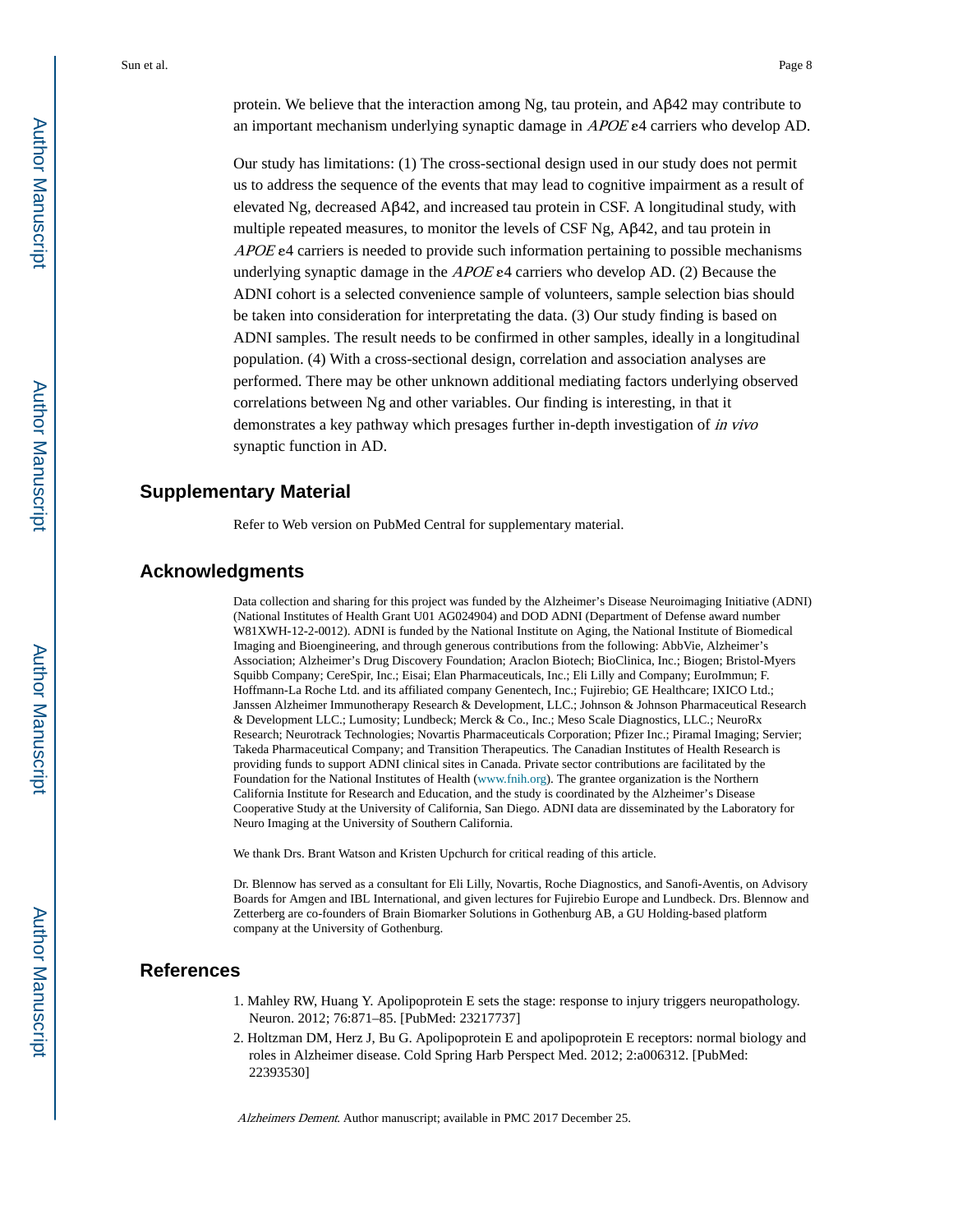- 3. Liu CC, Kanekiyo T, Xu H, Bu G. Apolipoprotein E and Alzheimer disease: risk, mechanisms and therapy. Nat Rev Neurol. 2013; 9:106–18. [PubMed: 23296339]
- 4. Selkoe DJ. Alzheimer's disease is a synaptic failure. Science. 2002; 298:789–91. [PubMed: 12399581]
- 5. Gong Y, Lippa CF. Review: disruption of the postsynaptic density in Alzheimer's disease and other neurodegenerative dementias. Am J Alzheimers Dis Other Demen. 2010; 25:547–55. [PubMed: 20858652]
- 6. Harigaya Y, Shoji M, Shirao T, Hirai S. Disappearance of actin-binding protein, drebrin, from hippocampal synapses in Alzheimer's disease. J Neurosci Res. 1996; 43:87–92. [PubMed: 8838578]
- 7. Shim KS, Lubec G. Drebrin, a dendritic spine protein, is manifold decreased in brains of patients with Alzheimer's disease and Down syndrome. Neurosci Lett. 2002; 324:209–12. [PubMed: 12009525]
- 8. Diez-Guerra FJ. Neurogranin, a link between calcium/calmodulin and protein kinase C signaling in synaptic plasticity. IUBMB Life. 2010; 62:597–606. [PubMed: 20665622]
- 9. Kvartsberg H, Duits FH, Ingelsson M, Andreasen N, Ohrfelt A, Andersson K, et al. Cerebrospinal fluid levels of the synaptic protein neurogranin correlates with cognitive decline in prodromal Alzheimer's disease. Alzheimers Dement. 2015; 11:1180–90. [PubMed: 25533203]
- 10. Kester MI, Teunissen CE, Crimmins DL, Herries EM, Ladenson JH, Scheltens P, et al. Neurogranin as a Cerebrospinal Fluid Biomarker for Synaptic Loss in Symptomatic Alzheimer Disease. JAMA Neurol. 2015; 72:1275–80. [PubMed: 26366630]
- 11. Shaw LM, Vanderstichele H, Knapik-Czajka M, Clark CM, Aisen PS, Petersen RC, et al. Cerebrospinal fluid biomarker signature in Alzheimer's disease neuroimaging initiative subjects. Ann Neurol. 2009; 65:403–13. [PubMed: 19296504]
- 12. Gabriel KR. A simple method of multiple comparisons of means. J Am Stat Assoc. 1978; 73:724– 9.
- 13. Freund RJ, Littell RC, Spector PC. SAS System for Linear Models. 1986
- 14. Farrer LA, Cupples LA, Haines JL, Hyman B, Kukull WA, Mayeux R, et al. Effects of age, sex, and ethnicity on the association between apolipoprotein E genotype and Alzheimer disease. A meta-analysis. APOE and Alzheimer Disease Meta Analysis Consortium. JAMA. 1997; 278:1349– 56. [PubMed: 9343467]
- 15. Rosenmann H. CSF biomarkers for amyloid and tau pathology in Alzheimer's disease. J Mol Neurosci. 2012; 47:1–14. [PubMed: 22058061]
- 16. Reiman EM, Chen K, Alexander GE, Caselli RJ, Bandy D, Osborne D, et al. Correlations between apolipoprotein E epsilon4 gene dose and brain-imaging measurements of regional hypometabolism. Proc Natl Acad Sci U S A. 2005; 102:8299–302. [PubMed: 15932949]
- 17. Sampedro F, Vilaplana E, de Leon MJ, Alcolea D, Pegueroles J, Montal V, et al. APOE-by-sex interactions on brain structure and metabolism in healthy elderly controls. Oncotarget. 2015; 6:26663–74. [PubMed: 26397226]
- 18. Payami H, Montee KR, Kaye JA, Bird TD, Yu CE, Wijsman EM, et al. Alzheimer's disease, apolipoprotein E4, and gender. JAMA. 1994; 271:1316–7. [PubMed: 8158809]
- 19. Poirier J, Davignon J, Bouthillier D, Kogan S, Bertrand P, Gauthier S. Apolipoprotein E polymorphism and Alzheimer's disease. Lancet. 1993; 342:697–9. [PubMed: 8103819]
- 20. Gerendasy DD, Sutcliffe JG. RC3/neurogranin, a postsynaptic calpacitin for setting the response threshold to calcium influxes. Mol Neurobiol. 1997; 15:131–63. [PubMed: 9396008]
- 21. Pak JH, Huang FL, Li J, Balschun D, Reymann KG, Chiang C, et al. Involvement of neurogranin in the modulation of calcium/ calmodulin-dependent protein kinase II, synaptic plasticity, and spatial learning: A study with knockout mice. Proc Natl Acad Sci U S A. 2000; 97:11232–7. [PubMed: 11016969]
- 22. Miyakawa T, Yared E, Pak JH, Huang FL, Huang KP, Crawley JN. Neurogranin null mutant mice display performance deficits on spatial learning tasks with anxiety related components. Hippocampus. 2001; 11:763–75. [PubMed: 11811671]
- 23. Davidsson P, Blennow K. Neurochemical dissection of synaptic pathology in Alzheimer's disease. Int Psychogeriatr. 1998; 10:11–23. [PubMed: 9629521]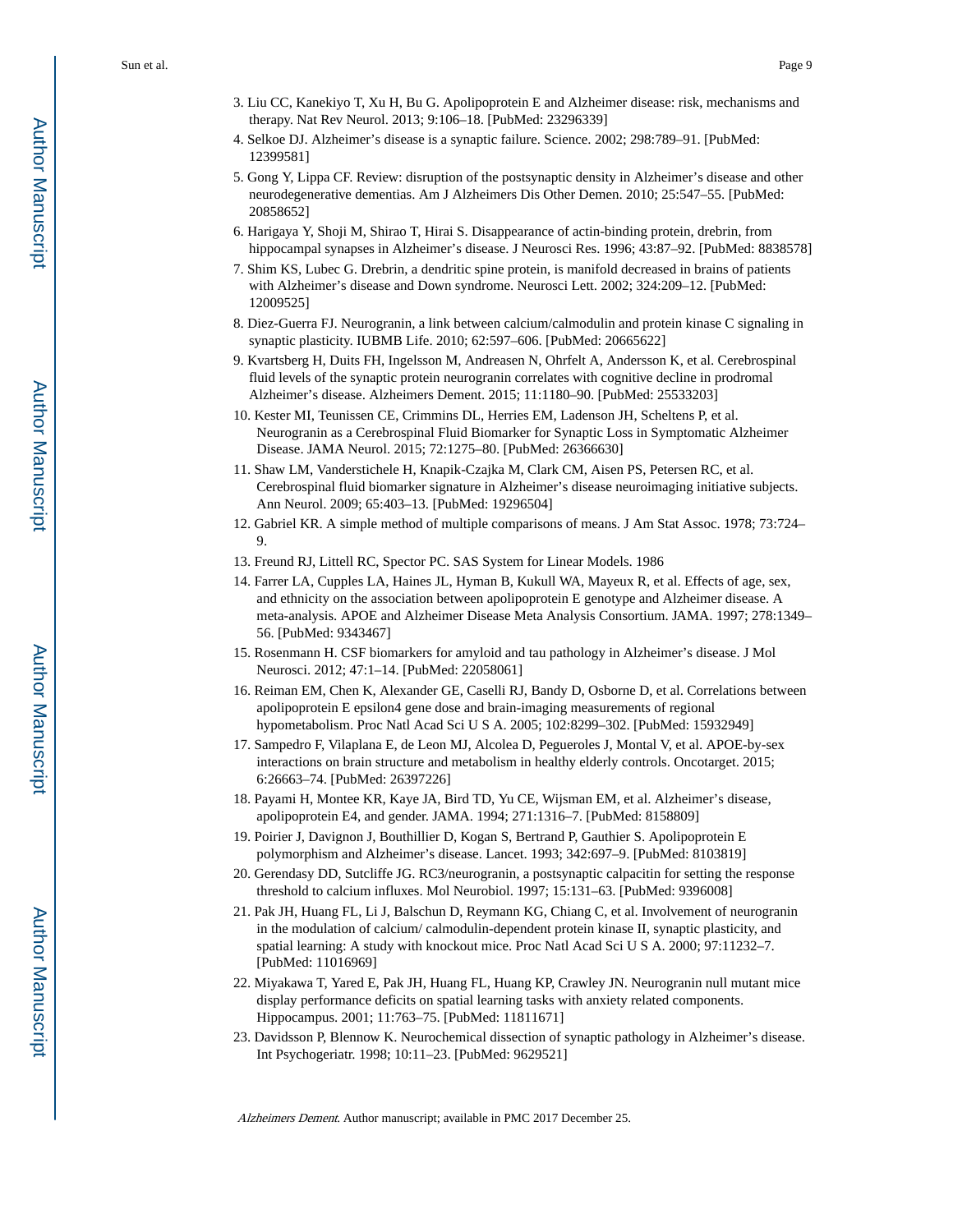- 24. Chang JW, Schumacher E, Coulter PM 2nd, Vinters HV, Watson JB. Dendritic translocation of RC3/neurogranin mRNA in normal aging, Alzheimer disease and fronto-temporal dementia. J Neuropathol Exp Neurol. 1997; 56:1105–18. [PubMed: 9329454]
- 25. Landry CF, Watson JB, Kashima T, Campagnoni AT. Cellular influences on RNA sorting in neurons and glia: an in situ hybridization histochemical study. Brain Res Mol Brain Res. 1994; 27:1–11. [PubMed: 7877439]
- 26. White F, Nicoll JA, Roses AD, Horsburgh K. Impaired neuronal plasticity in transgenic mice expressing human apolipoprotein E4 compared to E3 in a model of entorhinal cortex lesion. Neurobiol Dis. 2001; 8:611–25. [PubMed: 11493026]
- 27. Wang C, Wilson WA, Moore SD, Mace BE, Maeda N, Schmechel DE, et al. Human apoE4 targeted replacement mice display synaptic deficits in the absence of neuropathology. Neurobiol Dis. 2005; 18:390–8. [PubMed: 15686968]
- 28. Spires-Jones TL, Hyman BT. The intersection of amyloid beta and tau at synapses in Alzheimer's disease. Neuron. 2014; 82:756–71. [PubMed: 24853936]
- 29. Hyman BT. Amyloid-dependent and amyloid-independent stages of Alzheimer disease. Arch Neurol. 2011; 68:1062–4. [PubMed: 21482918]
- 30. Tai HC, Serrano-Pozo A, Hashimoto T, Frosch MP, Spires-Jones TL, Hyman BT. The synaptic accumulation of hyperphosphorylated tau oligomers in Alzheimer disease is associated with dysfunction of the ubiquitin-proteasome system. Am J Pathol. 2012; 181:1426–35. [PubMed: 22867711]
- 31. Zempel H, Thies E, Mandelkow E, Mandelkow EM. Abeta oligomers cause localized Ca(21) elevation, missorting of endogenous tau into dendrites, Tau phosphorylation, and destruction of microtubules and spines. J Neurosci. 2010; 30:11938–50. [PubMed: 20826658]
- 32. Palop JJ, Mucke L. Amyloid-beta-induced neuronal dysfunction in Alzheimer's disease: from synapses toward neural networks. Nat Neurosci. 2010; 13:812–8. [PubMed: 20581818]
- 33. Selkoe DJ. Soluble oligomers of the amyloid beta-protein impair synaptic plasticity and behavior. Behav Brain Res. 2008; 192:106–13. [PubMed: 18359102]
- 34. Tu S, Okamoto S, Lipton SA, Xu H. Oligomeric Abeta-induced synaptic dysfunction in Alzheimer's disease. Mol Neurodegener. 2014; 9:48. [PubMed: 25394486]
- 35. Kaleka KS, Gerges NZ. Neurogranin restores amyloid beta-mediated synaptic transmission and long-term potentiation deficits. Exp Neurol. 2015; 277:115–23. [PubMed: 26721336]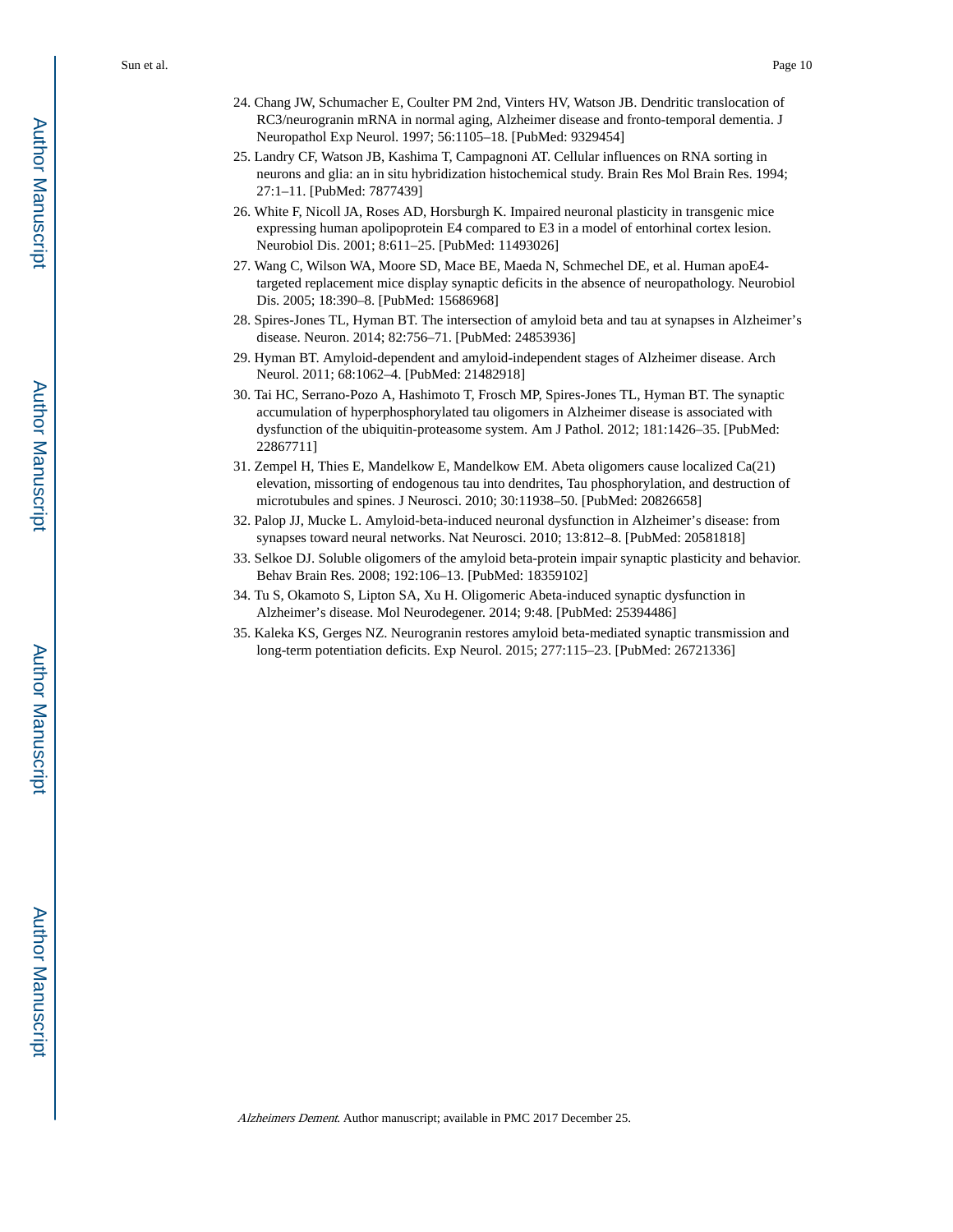#### **RESEARCH IN CONTEXT**

- **1.** Systematic review: The authors reviewed the literature using PubMed and AAIC meeting abstracts. CSF neurogranin (Ng) was significantly elevated in the subjects with Alzheimer's disease (AD) and mild cognitive impairment (MCI). The effect of APOE ε4 on Ng has not been reported. Relevant citations are appropriately cited.
- **2.** Interpretation: Significantly higher CSF Ng levels in APOE ε4 carriers with MCI may reflect synaptic injury underlying early cognitive impairment. Neurogranin may be an early biomarker of AD and important for disease diagnosis and timing of intervention in APOE ε4 carriers.
- **3.** Future directions: The study suggests that APOE ε4 carriers may undergo synaptic damage conferring risk of Alzheimer's disease. A longitudinal study should be designed to compare cognitive change between normal APOE  $e4$ carriers with high Ng and low Ng. A clinical outcome of the elevated Ng in APOE ε4 carriers should be investigated including brain structure and medication response.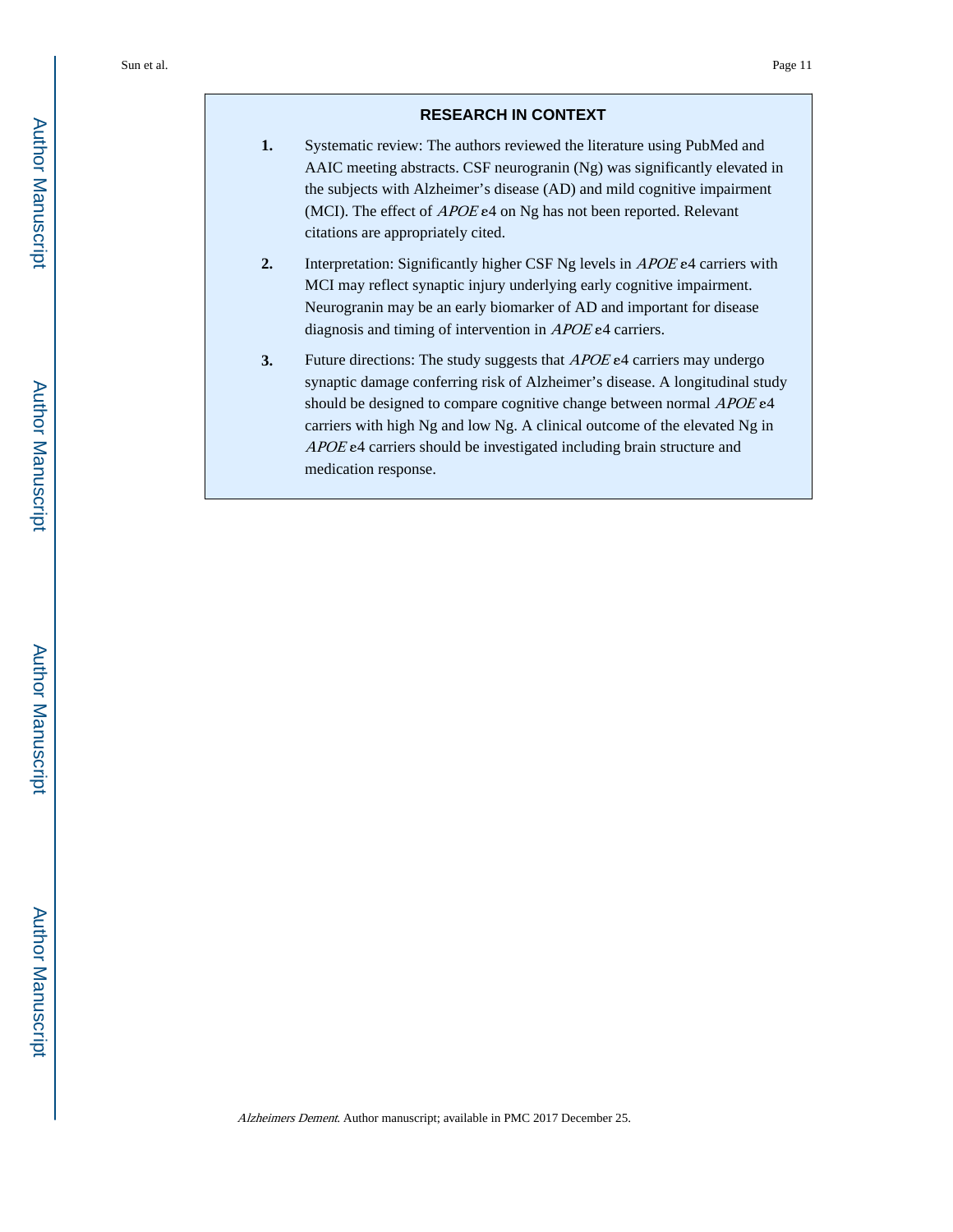

# **Fig. 1.**

Significantly higher CSF neurogranin levels in the patients with MCI and AD compared to normal controls. Fig. 1 shows that CSF neurogranin levels are significantly higher in the subjects with MCI ( $P < .001$ ) and AD ( $P < .0001$ ) compared to that in subjects with normal cognition. The mean levels of CSF neurogranin with standard deviation are expressed on the Y-axis. Abbreviations: CSF, cerebrospinal fluid; MCI, mild cognitive impairment; AD, Alzheimer's disease. NOTE. The error bars represent standard deviation.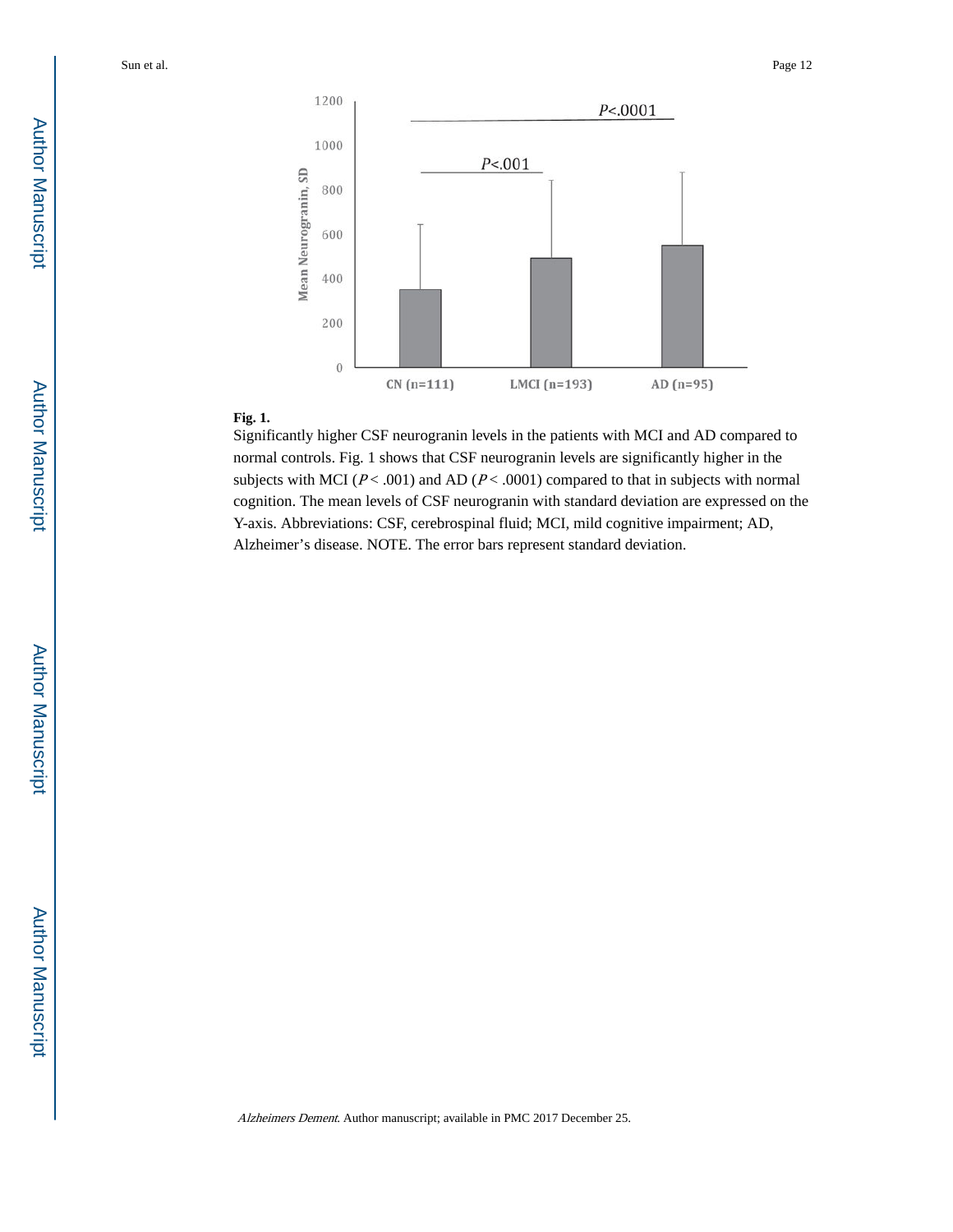

#### **Fig. 2.**

Comparison of CSF neurogranin levels in APOE ε4 carriers and APOE ε4 noncarriers with normal cognition, MCI and AD. (A) CSF neurogranin levels are significantly higher in APOE ε4 carriers with MCI compared to APOE ε4 noncarriers with MCI ( $P = .001$ ). The Yaxis expresses the mean of CSF Ng levels adjusted for age, education, and gender with 95% confidence intervals. (B) The CSF neurogranin levels are significantly increased in a gene dose-dependent manner of APOE ε4 across the entire sample. The Y-axis expresses the mean of CSF Ng levels with 95% confidence intervals. Abbreviations: MCI, mild cognitive impairment; AD, Alzheimer's disease. NOTE. The error bars represent 95% confidence intervals.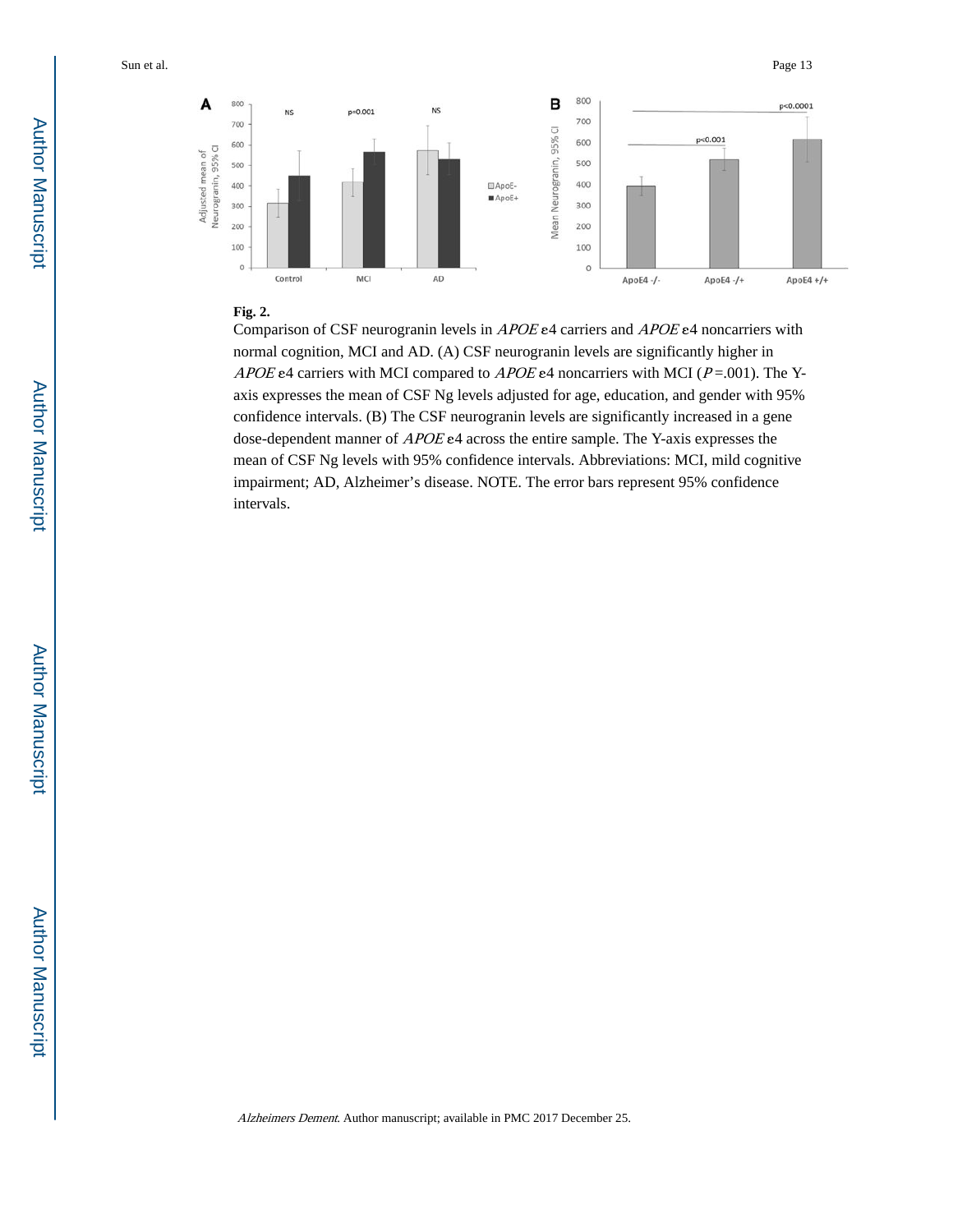#### **Table 1**

Demographic information on normal cognition, MCI and AD subjects

|                     | Control<br>$(N = 111)$ | MCI<br>$(N = 193)$ | AD<br>$(N = 95)$       | P value |
|---------------------|------------------------|--------------------|------------------------|---------|
| Age(y)              | $76 + 5$               | $74 + 8$           | $75 + 8$               | .317    |
| Education $(v)$     | $15.8 + 2.8$           | $15.7 + 3.0$       | $15.1 + 3.2$           | .221    |
| Female (%)          | 50 <sup>a</sup>        | 33 <sup>b</sup>    | 44                     | .01     |
| $APOE$ e4 $(\%)$    | 24 <sup>a</sup>        | 53 <sup>b</sup>    | 71c                    | < 0.01  |
| <b>MMSE</b>         | $29^a + 1.0$           | $27^{\rm b}$ + 2.0 | $24^c + 2$             | < 0.001 |
| <b>CDGLOB</b>       | $0^a + 0$              | $0.5^{b} + 0$      | $0.7^{\circ}$ + 0.3    | < 0.01  |
| $A\beta$ 42 (pg/mL) | $206.0^a + 55.4$       | $1656^b + 545$     | $143.2^{\circ} + 39.7$ | < 0.01  |
| $t$ -tau (pg/mL)    | $69.1^a + 29.90$       | $102.2^b + 60.2$   | $122.9^{\circ} + 57.4$ | < 0.01  |
| $p$ -tau (pg/mL)    | $24.9^a + 14.8$        | $35.5^{b} + 18.1$  | $41.4^{\circ} + 19.7$  | < 0.01  |

Abbreviations: MCI, mild cognitive impairment; AD, Alzheimer's disease; MMSE, mini-mental state examination; CDGLOB, global clinical dementia rating; t-tau, total tau protein; p-tau, phospho-tau protein; Aβ42, β-amyloid 42.

NOTE. Values are expressed as mean ± standard deviation. Alphabetic "a", "b", and "c" superscripts indicate that the pairwise groups have statistical significance with the Tukey HSD procedure after the Tukey-Kramer adjustment for multiple comparison of unequal sample sizes [12].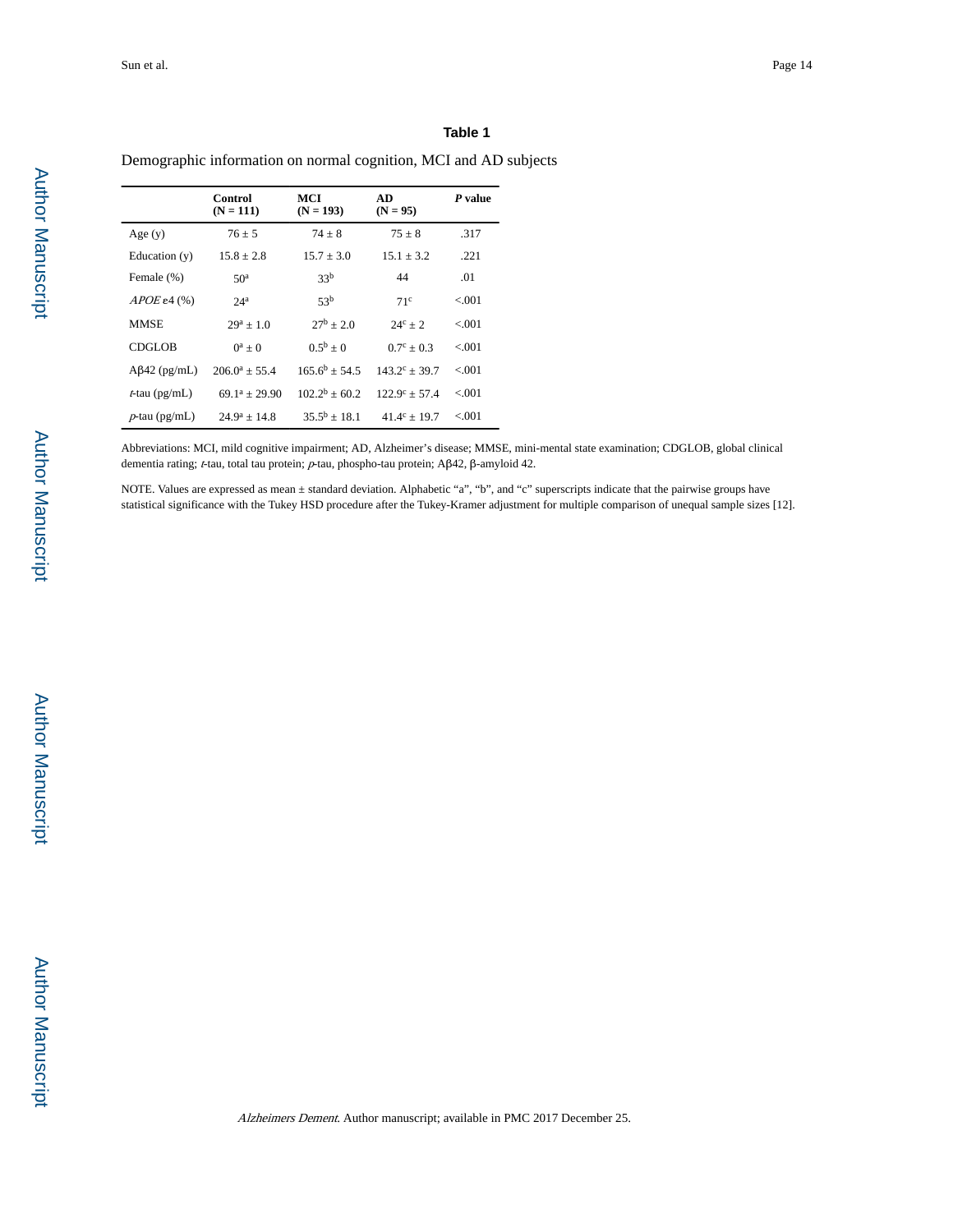L

#### **Table 2**

Correlation between CSF Ng and MMSE, t-tau, p-tau, and Aβ42

|                  | t-tau  | A <sub>B</sub> 42     | <i>p</i> -tau | <b>MMSE</b> |
|------------------|--------|-----------------------|---------------|-------------|
| $CSF$ Ng         |        |                       |               |             |
| R                | 0.71   | $-0.34$               | 0.67          | $-0.16$     |
| $\boldsymbol{P}$ | < 0001 | $< 0.0001$ $< 0.0001$ |               | 0.001       |

Abbreviations: CSF Ng, cerebrospinal fluid neurogranin; t-tau, total tau protein; Aβ42, β-amyloid 42; p-tau, phospho-tau protein; MMSE, minimental state.

NOTE. Pearson's correlation test was applied to analyze the correlation between CSF Ng and other variables. The correlation coefficient is expressed as r.